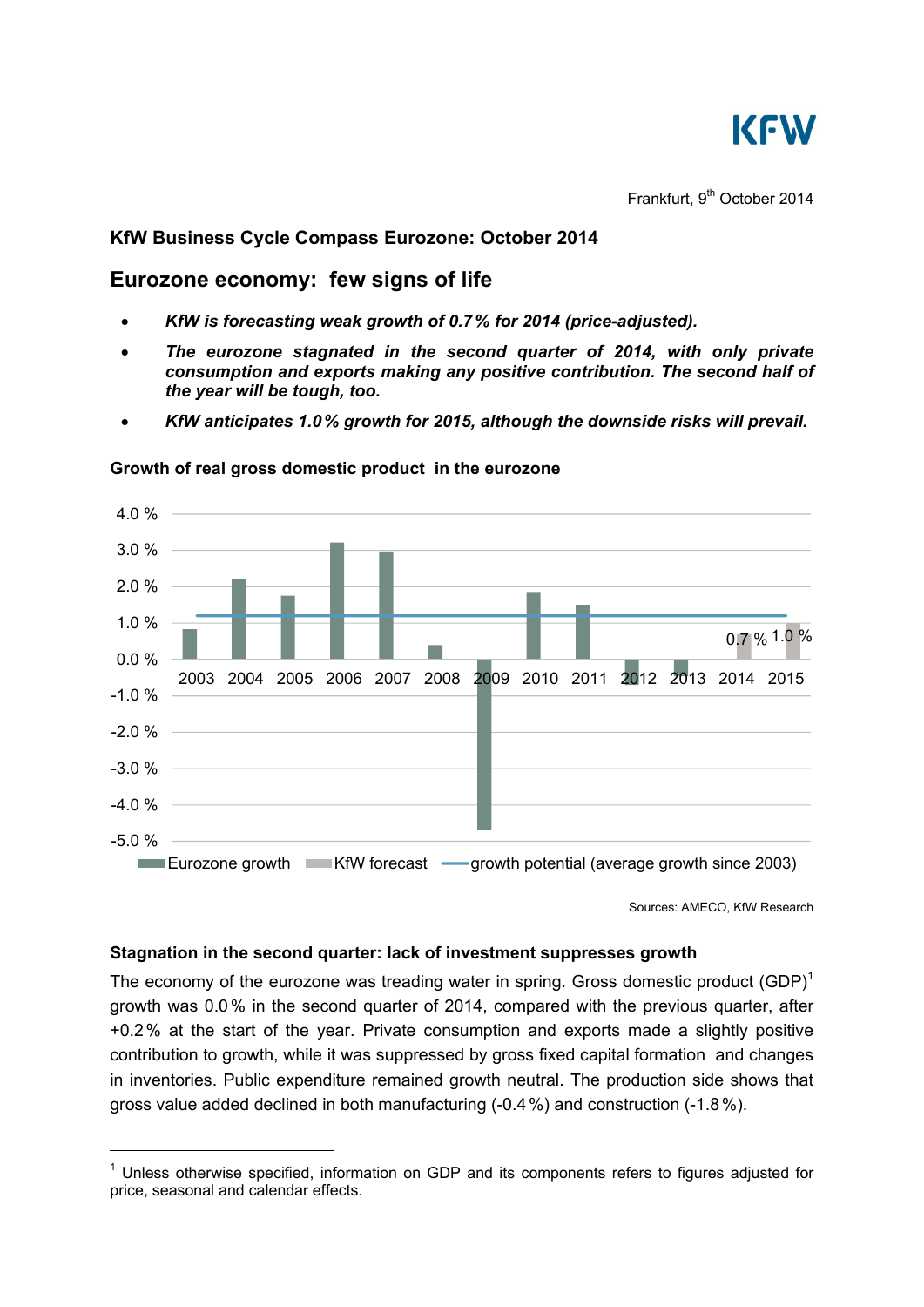### **Looking ahead: KfW forecast for 2014 and 2015**

Private households and the export sector will prevent a relapse into recession in the second half of the year. While retail sales declined at the start of the third quarter, new car registrations continue to exhibit robust dynamics. The weaker euro will also provide positive impetus for export growth. This requires monetary policy to remain expansionary. There is a danger that a bond purchase programme is already factored in. The disappointment on the foreign exchange markets about an overly-tentative approach by the ECB could therefore lead to a severe setback.

If the sentiment picks up again, we expect a slightly positive contribution to growth from corporate investment towards year-end. Capacity utilisation is slowly reaching its long-term average too, so that we could soon see the first tentative investments in expansion. Fewer projects are failing due to financing problems than in recent years  $-$  many banks are increasingly better equipped. However, the balance sheet adjustments in the European banking sector are not yet completed. The European economy would benefit if the need for additional equity were quickly clarified.

At present, key additional impulses for the current economy as well as for the eurozone's long-term potential can only come from the public sector. In order to raise the long-term growth trend, many countries will ultimately have to create reliable and forward-looking frameworks for investments in innovation, modernisation, education, as well as in research and development. There is a danger that some of the necessary measures could burden rather than promote growth in the short term. The structural reforms should therefore protect disposable income, especially in the lower to middle-income groups. Where there is room for manoeuvre, higher public expenditure can replace the lack of demand. Political consensus in Germany stipulates that a balanced budget takes priority, even against the background of demographic development.

A combination of intelligent structural reforms, more public investment and a weak euro would prompt us to revise our forecast upwards. However, this has only been discussed to date; specific measures are not yet known and therefore not yet included in the forecast either. Nonetheless, we assume that France's European partners will at least share the budgetary policy direction.

### **France and Italy burden the eurozone, Spain's contribution is positive.**

France, Italy and Spain, together with Germany, account for more than three-quarters of the eurozone's GDP. Developments in these countries therefore have a significant influence on growth in the currency union. Economic output in France and Italy is predicted to merely stagnate up to year-end, given the current mix of monetary, wage and fiscal policy. The focus in Paris should be on measures for improving price competitiveness, and in Rome for increasing productivity. Spain is making a positive contribution to eurozone growth. It remains to be seen to what extent this is down to pent-up demand after the severe recession. The long-term growth potential of the reform states in the periphery is likely to remain below the growth rates achieved at present.